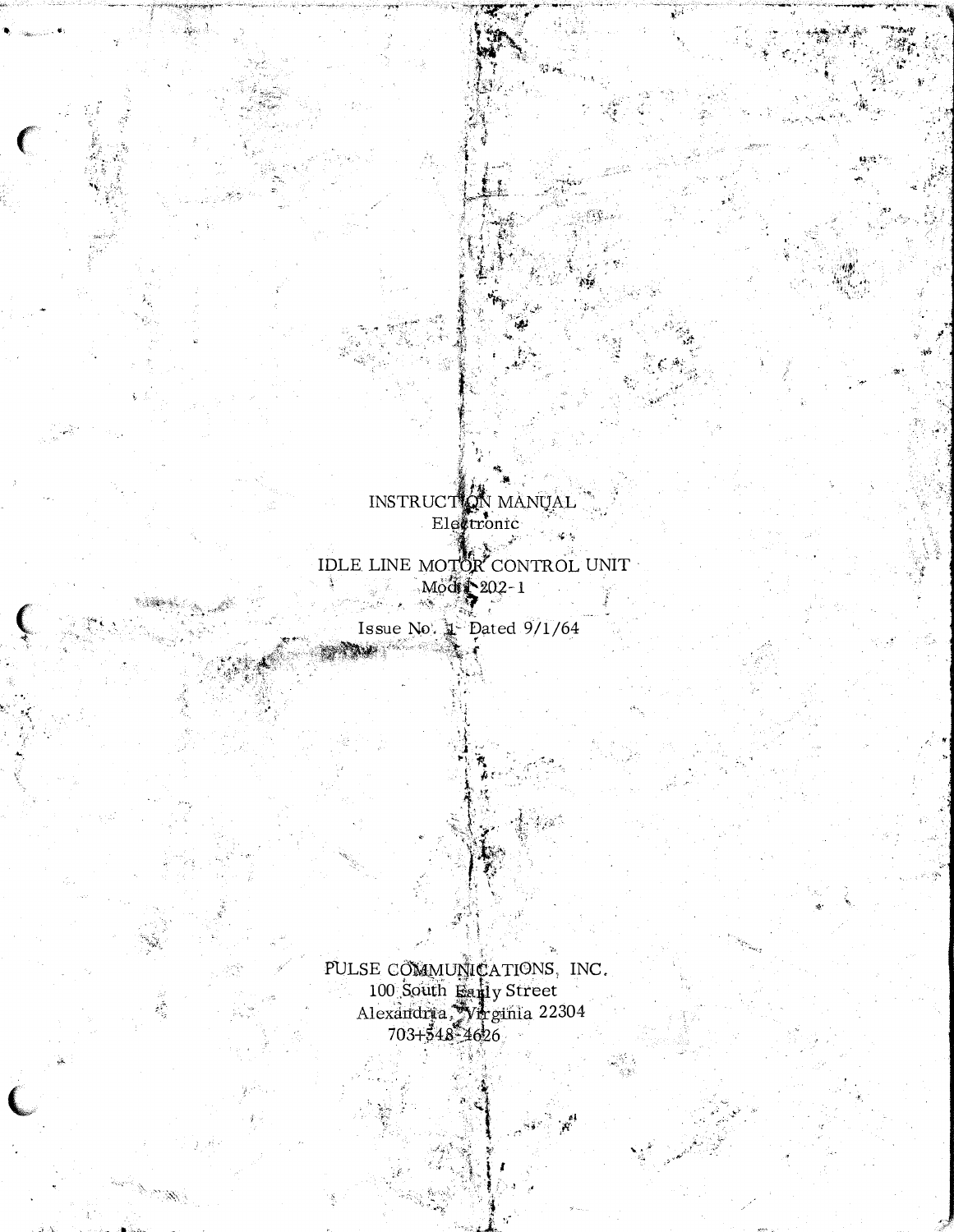# MODEL 202-1 IDLE LINE MOTOR CONTROL

1

#### GENERAL

The Model 202-1 is one of PULSECOM's series of units designed to control the 115 VAC supply to a teleprinter motor (or other device). A timed interval is started at any time the signal input to the teleprinter becomes either idle or spacing (open), If no transmission is received prior to the end of this interval, the Motor Control Unit removes the ac supply from the outlet cmmected to the teleprinter motor. Any markto-space transition received thereafter will cause the Unit to restore the ac power to the teleprinter almost instantly, It should be noted that if the Motor Control Unit has timed out, the initial one or two characters received may be garbled because the teleprinter motor requies approximately 100 milliseconds before it comes up to full speed after power is reconnected.

The timed idle line or open interval before power cutoff occurs is fixed at the factory. The number of minutes is stenciled on the outside of the case. This fixed interval may be changed by substitution of resistors as described in the Installation section of this manual.

In addition to its CONTROLLED outlet to which the teleprinter power cord is connected, the Motor Control Unit also p1 ovides an UNCONTROLLED conveniency outlet for connection of other devices not requiring control.

Earlier PULSECOM units, the Model 201 series, provided variable timing from 0 to 60 minutes, using an electromechenical timer. It was found that this feature was not generally required. The Model 202-1 has been provided because of its solid-state design, lower cost, and ability to accept polar loop currents as low as seven milliamperes. Where loop currents are known to exceed 25 milliamperes and variable timing is required, the Model 201-2 is available on special order.

#### FEATURES

 $\big($ 

 $\epsilon$ 

Two outlets are provided, one controlled by the timing circuit and one not controlled.

Completely solid state construction, except for control relay.

Six-foot two-conductor cord provided for connection in series with telegraph loop, Cord terminates in spade terminals for screw connection. The ribbed side of cord is to be connected to the positive or "ring" side of the loop. Its terminal is marked with a red band,

Completely resistive input introduces no distortion.

Will accept neutral input currents from 30 to 100 milliamperes and polar currents from 7 to 50 milliamperes.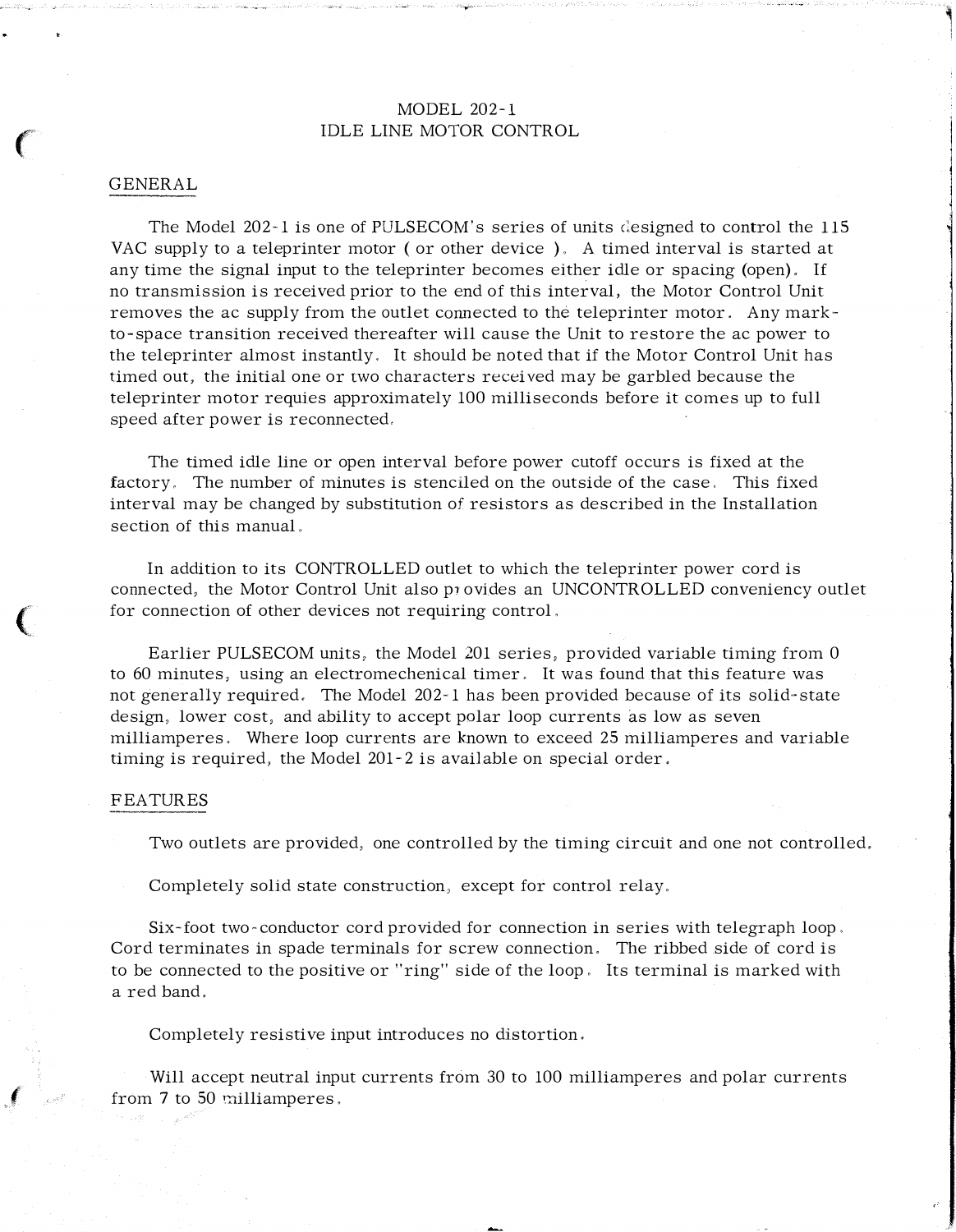SPECIFICATIONS

 $\mathcal{N}_{\text{max}}$ 

 $\big($ 

 $\overline{\mathbb{C}}$ 

|                                                   | 100 ohms non-reactive                                                                                                                                           |
|---------------------------------------------------|-----------------------------------------------------------------------------------------------------------------------------------------------------------------|
| Input Signals Accepted                            | Neutral, 30-100 ma; Polar<br>7-50 ma (Strap removed for polar<br>operation), any standard tele-<br>graph or data speed up to 200 baud.                          |
| Power Cutoff Timing                               | Fixed at 1, 3, 5, 10, 15, or 20<br>minutes + $15\%$ as ordered (15<br>minutes if not specified). Timing<br>may be changed in field by resistor<br>substitution. |
| Current-Carrying Capacity at<br>CONTROLLED Outlet | 20 amperes maximum, 115VAC                                                                                                                                      |
| Restart Time                                      | 15 milliseconds to apply power<br>to CONTROLLED outlet after<br>receipt of a mark-to-space signal<br>transition.                                                |
|                                                   | 115 V.A.C. $(+10\%$ , 50-60 cps),<br>5 watts.                                                                                                                   |
|                                                   | Three mounting holes provided in<br>rear panel, for installation on side<br>of teleprinter, wall, floor, or other<br>surface.                                   |
|                                                   | $2 \frac{1}{2} \times 3 \frac{5}{8} \times 6 \frac{5}{8}$                                                                                                       |
|                                                   | 3 pounds                                                                                                                                                        |

THEORY OF OPERATION (Refer to Schematic Drawing 202-1SD-406).

Power is supplied to the timing circuits from a full-wave rectifier negative supply and a half-wave positive supply. Transformer T1 provides isolation from the power line and fuse F1 protects the transformer from overloads. (When fuse F1 is removed and power is lost to the timing circuits, the teleprinter motor will operate continuously,)

The timing circuit consists of a unijunction oscillator for the time base, three stages of binary counters, an amplifier to drive the power relay, and another two-stage amplifier to increase the voltage developed across the 100 ohm telegraph loop resistor R36.

## INPUT CIRCUIT

For 60 ma operation a strap must be connected between terminals 4 and 5. The 60 ma marking loop connected to the input with the polarity shown will cause the top of resistor

-2-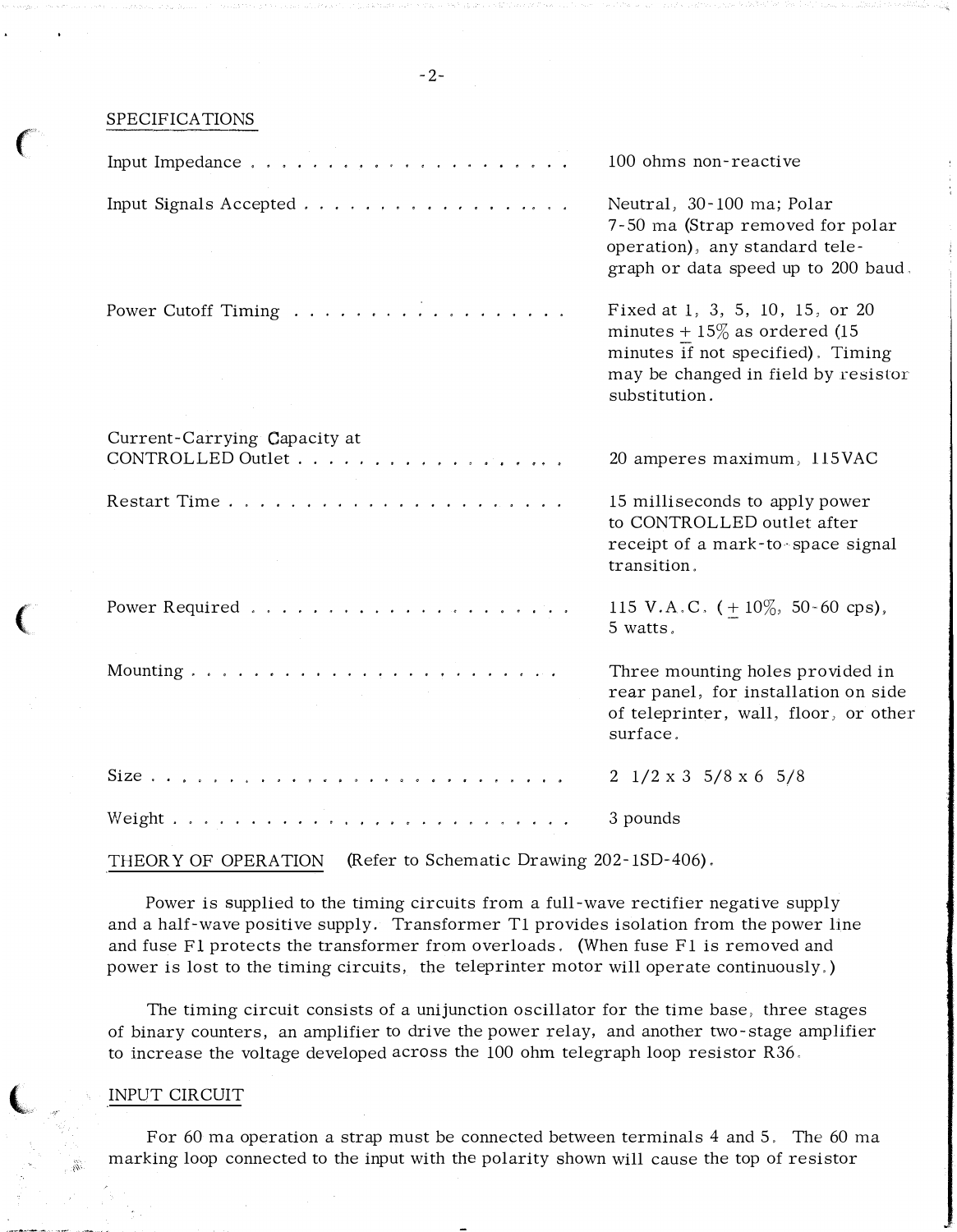R36 to be -6 volts as referenced to circuit ground. This negative voltage will overcome the positive voltage supplied thru the strap (4, 5) at the base of Q10, causing Q10 to conduct. When Q10 conducts it causes  $O9$  to go non-conducting. When the input 60 ma, loop drops below approximately 20 ma., the positive voltage via the strap overcomes the negative voltage, causing QlO to go non-conducting and Q9 to go conducting very quickly,

Capacitor Cl4 was discharged while Q9 was non-conducting and when Q9 goes conducting a momentary ground is applied to the anodes of CRS, CR9, and CR13. This ground is applied long enough to reset the counters.

Polar operation is similar to neutral operation except that the strap between terminals 4 and 5 must be broken. The negative, then positive, voltages developed across resistor R36 cause transistor QlO to go conducting, then non-conducting.

A filter network (R35, R37, Cl7) isprovided on the input to absorb holes and noise in the signal of 2 millisceonds or less.

## Relay Amplifier

 $\mathbf{C}$ 

(,

When the three counters are reset, the junction of R25 and R26 is grounded through diodes CR6, CR11, and CR12. This ground cuts off Q8, de-energizing K1 which closes the contacts and applies ac power to the teleprinter motor.

## Unijunction Oscillator

The ground on the junction of R25 and R26 also provides a charge path for C3 through resistors Rl and R2. When C3 charges to a certain potential, the emitter of unijunction Ql fires and a pulse is sent to the first stage of the counters. After seven pulses from the oscillator, transistors Q3, QS and Q7 of the binary counters are non-conducting. This removes the ground from the junction of R25 and R26, stops the oscillator and makes Q8 conduct which in turn operates relay K1 and stops the teleprinter motor.

Any mark-to-space transition which occurs before the seventh count will reset the counters back to zero although the oscillator runs continuously.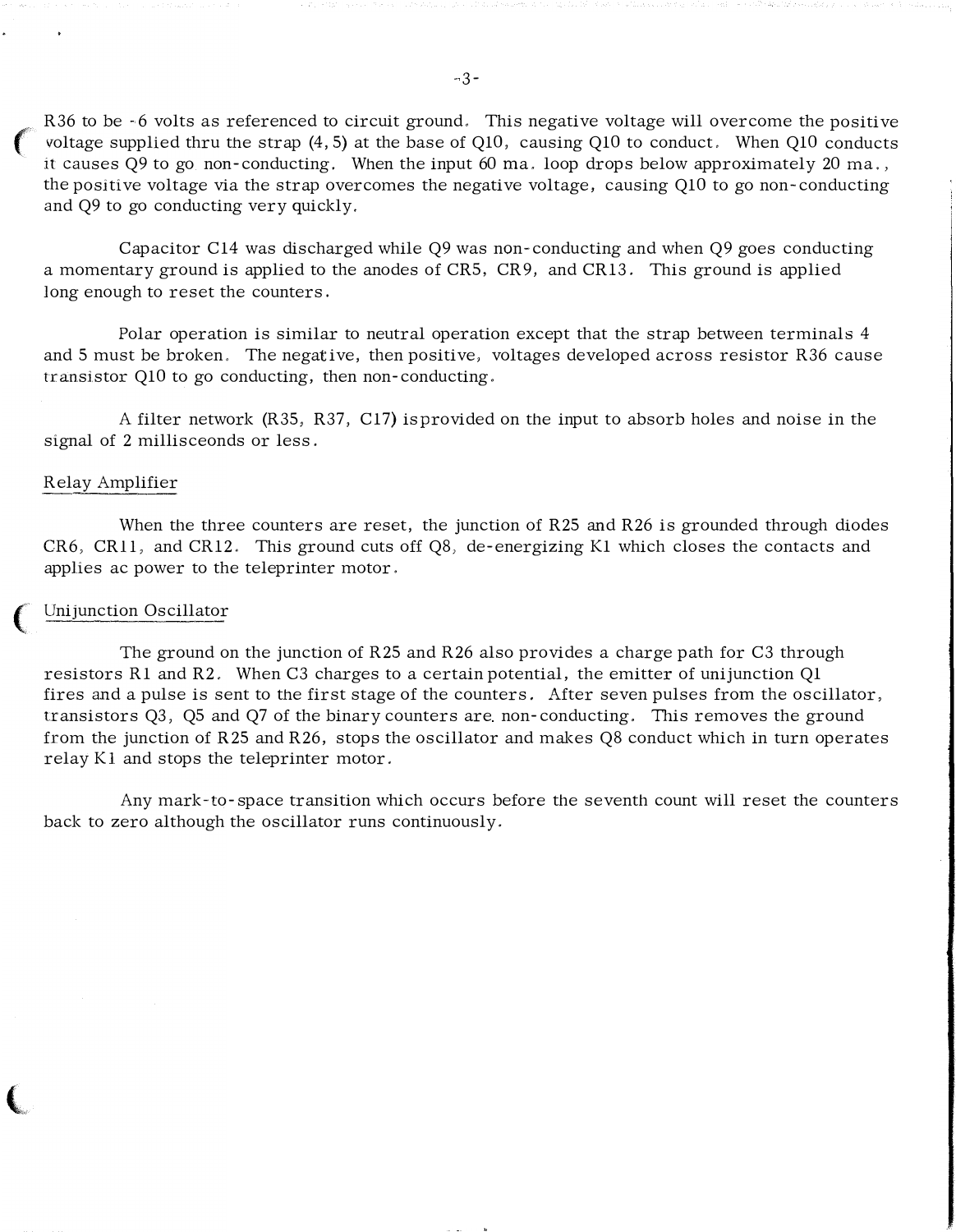#### INSTALLATION

 $\big($ 

 $\big($ 

 $\big($ 

The Model 202- 1 may be mounted in any position, either loose, or attached to the wall, floor, side of a teleprinter, or other suitable surface. Mounting bolts and self-tapping metal screws are provided with each Motor Control Unit to facilitate installation using the three holes thru its rear panel. The holes on the left are on  $2 \frac{1}{4}$  inch centers to permit 19 inch relay rack installation,

1

- 1, With ac power not connected to Motor Control Unit, remove four binding head screws, two on each side of Unit, and lift-off the cover,
- 2. The Model 202-1 is shipped with a strap installed between terminals 4 and 5 of printed circuit BD, No, 2, This strap must be removed if Motor Control Unit is to be used for polar operation, and reinstalled if Unit is changed later to a neutral circuit, Care should be used to apply minimum heat in soldering to terminals.
- 3. The Motor Control Unit is to be mounted in a convenient location, on or near the teleprinter or other device to be controlled, where there is convenient access from the Motor Control Unit to the data circuit input, 115 V,  $A, C$ , outlet, and to the teleprinter power cord. If the mounting location is not readily accessible, it may be desirable to proceed with installation connections and operational tests on the Unit before fastening it to its final mounting location,
- 4. It will be necessary to open the input circuit to the teleprinter and to make tests to check-out the installation, It is recommended, therefore, that the loop be removed from service and connected to a dummy circuit at the central office until the installation is complete.
- 5. Referring to the sketch below insert the two-conductor cord spade terminals in series with the de loop. The red-banded terminal of the cord is positive, and the other terminal is negative. Any convenient connecting place may be used, such as a loop switchboard or teleprinter where screw terminals are available,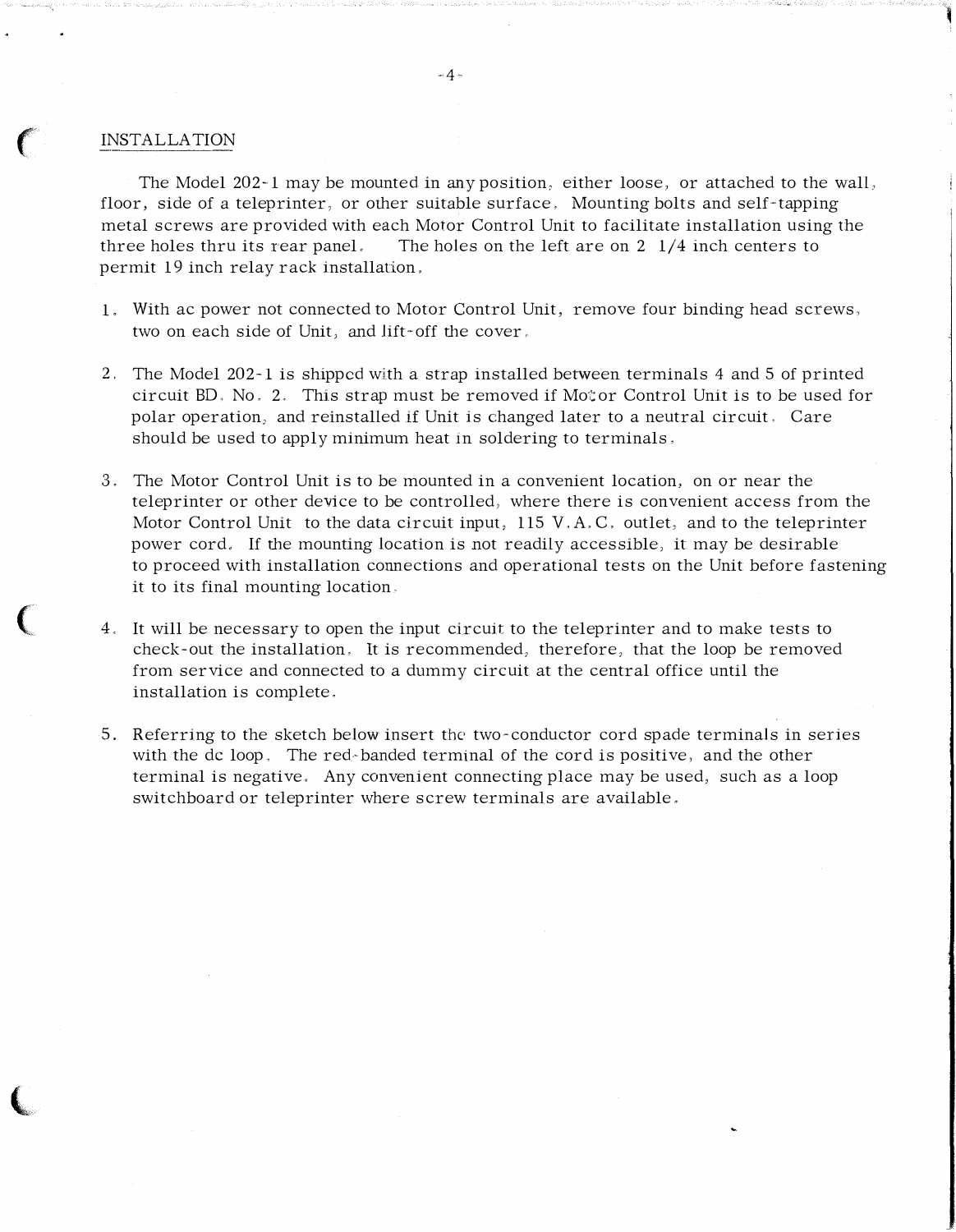6. Plug the teleprinter power cord into the Model 202-1 outlet designated as CONTROLLED, <sup>A</sup>6/32 screw is provided above the two outlets for mounting a cable clamp if desired. (The Phillips head screw should not be used for this purpose,)

-5-

,;\_,\_,.�!'til"

7, The Model 202-1 uses a three- conductor power cord which is to be connected to 115 V.A.C. and provides three-conductor power outlets. If its power cord is plugged into a grounded outlet, and the teleprinter cord has a three- conductor plug, the teleprinter chassis and motor, and Motor Control Unit, will all be grounded. However, if a "cheater" plug is used, it is recommended that ground be connected seperately,

## Making Operational Checks

 $\epsilon$ 

 $\big($ 

 $\overline{\mathbf{C}}$ 

CAUTION: When Motor Control Unit power cord is connected, ll5 V,A,C, is exposed within Unit, beware of touching any terminals other than those specified.

- 8. With input loop idle, apply a temporary strap across terminals 1 and 3 of BD. No, I, shorting out resistors Rl and R2.
- 9. Transmit a few characters from the teleprinter keyboard (or otherwise open and close the circuit a few times) to reset the Motor Control Unit's timing circuit, Note that approximately one minute later the relay operates causing the teleprinter motor to stop. If Unit fails to time-out, refer to MAINTENANCE section for further tests,
- 10. Introduce a single character or momentary mark· to- space transition which should then release the relay and restore power to the CONTROLLED outlet. If unit fails to reset, refer to MAINTENANCE section for further tests.
- 11. Remove strap from terminals 1 and 3 of BD, No. <sup>L</sup>
- 12. The tests performed in Steps 8 thru 10 with the special strap were arranged to speed-up the check of the Motor Control Unit's timing circuit. 1f the installer prefers, be may repeat Step 9 timing the full period from the last transistion until the Unit times our, which time interval should correspond to that stenciled on the cover within  $+15\%$ . However, the speeded-up tests should be an adaquate check of the Unit.
- 13. Unless necessary to make further tests, or to change time-interval timing as described below, unplug power cord of Unit and replace its cover, If not yet completed, finish mounting and final installation of Unit, Return loop to service and check loop current.

## Changing Time Interval from Factory-Setting

14. In some applications it may be necessary to change the idle/open time interval before power cut-off. Contact the manufacturer for the value for  $R<sub>1</sub>$  corresponding to time interval desired, and use a half-watt resistor to replace the one installed between terminals 2 and 3 of BD. No,  $1$ . Arrange to check timing on a full-period basis as described above and connect a decade resistance box or miscellaneous resistance values up to 500 thousand ohms between terminals  $1$  and  $2$  of BD, No,  $1$ , Allow Unit to time-out and then momentarily open loop to reset timing circuit, Using watch, time the period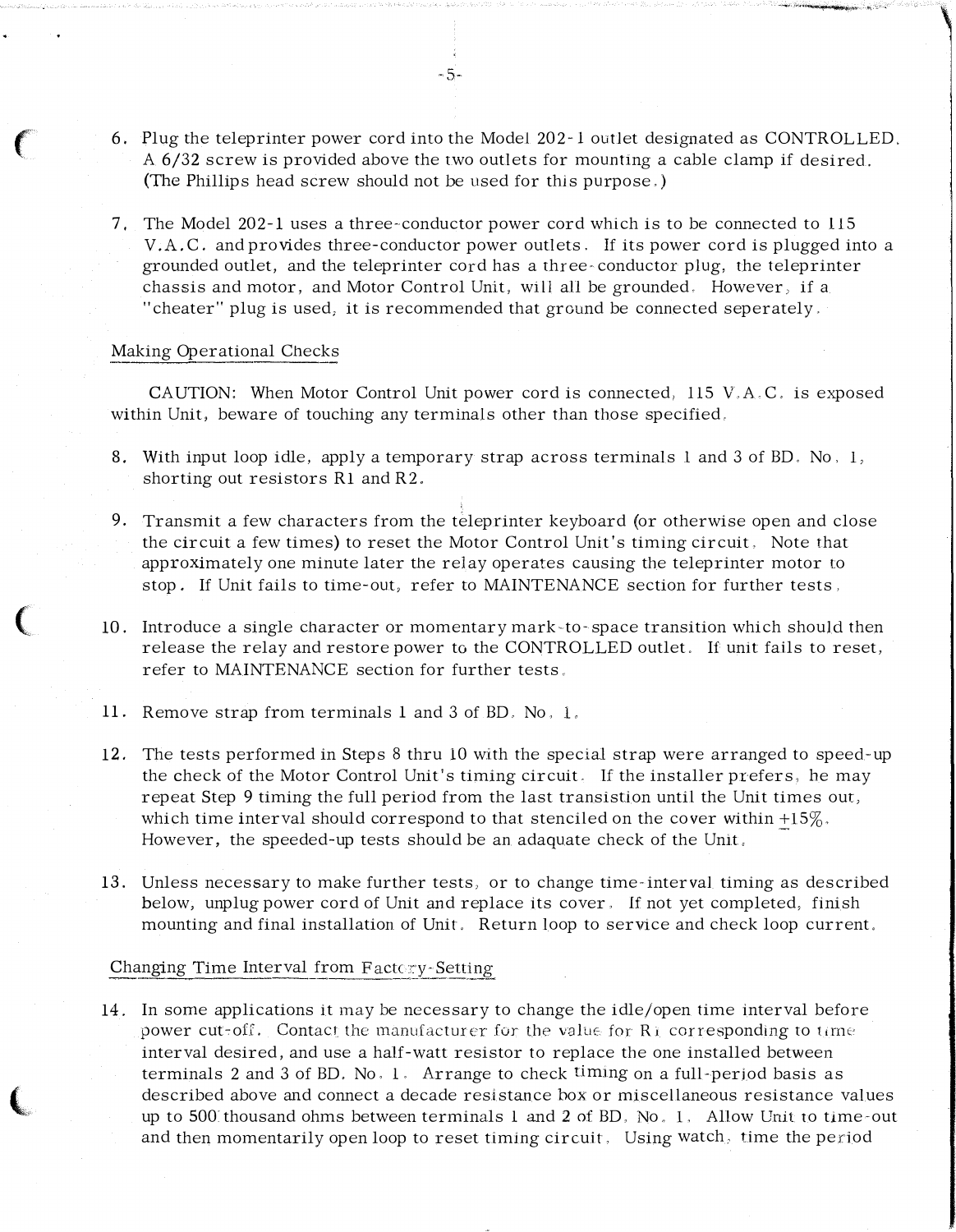until machine goes off. Increase decade resistance to increase timing, reduce resistance to reduce timing. When desired timing is achieved install half-watt resistor of determined value between terminals 1 and 2 of BD. No, 1.

- 15. After completing re-timing of Unit, redesignate timing on cover.
- 16. Re-timing services are available from the manufacturer at a nominal service charge.

#### MAINTENANCE

 $\epsilon$ 

(

 $\big($ 

As a solid-state device, other than its control relay, the M<sub>c</sub>del 202-1 is designed for minimum maintenance. If an oscilloscope or vacuum-tube voltmeter is available, many simple checks may be made as described below. lf components are changed in the field, caution is urged against overheating printed circuit boards.

## If Motor Control Unit Fails To Time-out and Cut Off Power:

- 1. Examine relay Kl contacts for evidence of sticking or welding.
- 2. If relay looks OK, check for positive and negative 25 V, D, C, at indicated points on BD. No. 2. If it appears power supply is not functioning, check fuse  $F1$ . If power supply is in trouble, but fuse is  $OK$ , check diodes  $CR1$ .  $CR2$ , and  $CR3$ . If fuse is bad and replacement fuse blows, check capacitors C1 and C2, With no strap between terminals l and 3.
- 3. If power supply is OK, check test point A which should go to ground approximately every two minutes. Note: -20 Volts is the alternate test point condition. If test point A does not go to ground check transistors  $Q2$ ,  $Q3$  and unijunction  $Q1$ .
- 4. If test point A is OK, check for momentary ground at test point **B** approximately every four minutes, If test point B does not go to ground, check transistors  $Q4$  and  $Q5$ .
- 5. If test point B is OK, check for momemary ground at test point C approximately every eight minutes, If test point C does not go to ground check transistors  $Q6$  and  $Q7$ .
- 6. If test point C is OK, check voltage on test point E, which should be about -20 volts D.C. when test points A, B, and C are also at about -20 volts. (all associated transistors non· conducting), If test point  $E$  voltage is correct check transistor  $Q8$  which should be at ground (conducting),
- 7, If transistor Q8 is OK, examine relay coil,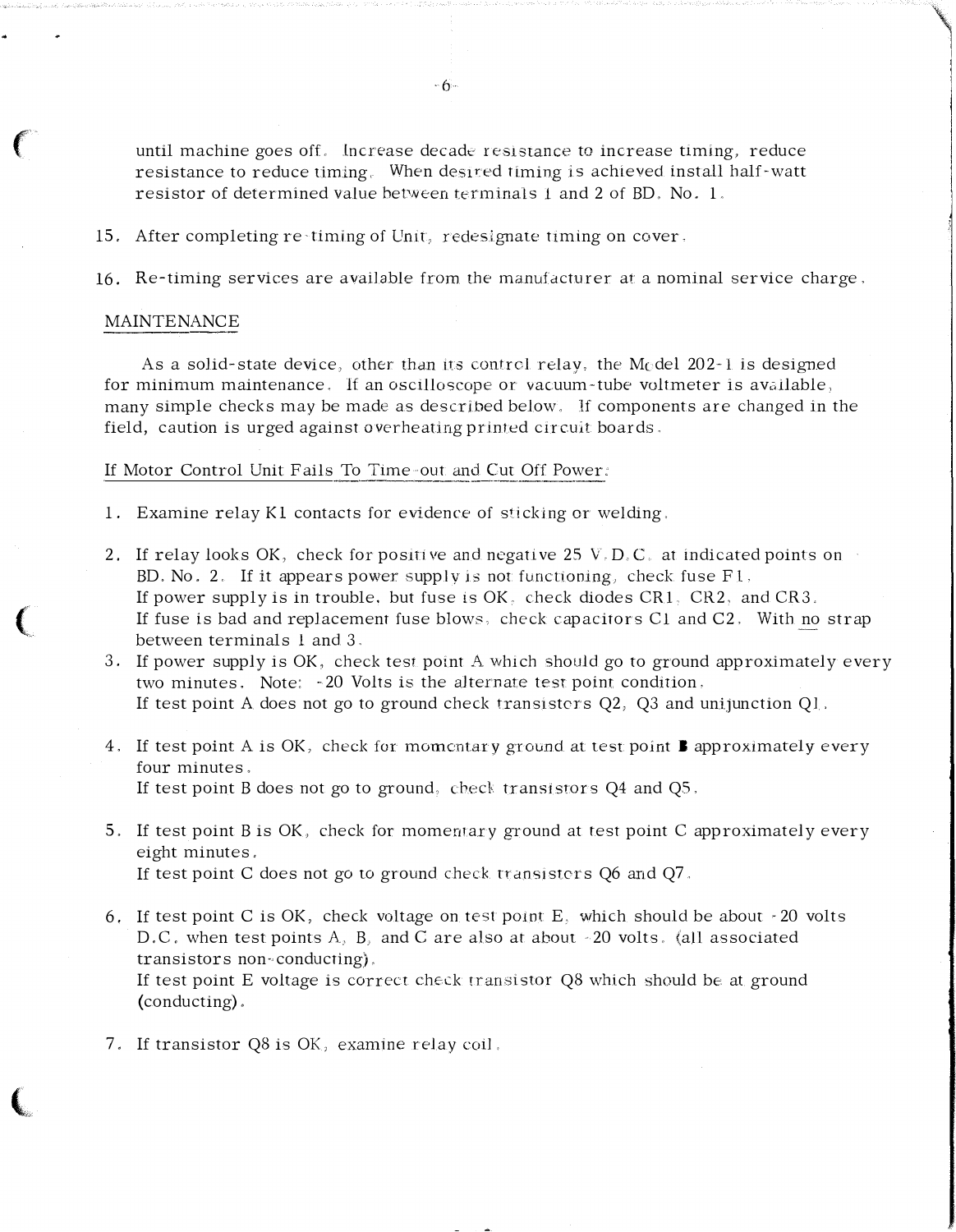# If Motor Control Unit Fails To Reset:

..

 $\big($ 

 $\big($ 

"

- 8. With input loop idle, marking, and strap 4 and 5 in or out as determined by neutral or polar operation respectively, check for ground on test point D. If test point D is above ground, check transistors Q9 and QlO.
- 9. With input loop spacing, test point D should measure approximately -22 volts. If test point D measures some other voltage, check transistors Q9 and QlO.
- 10. If test point Dis OK, check diodes CRS, CR9, and CR13.
- 11. Factory service and parts are available on an expedited basis and at nominal cost.